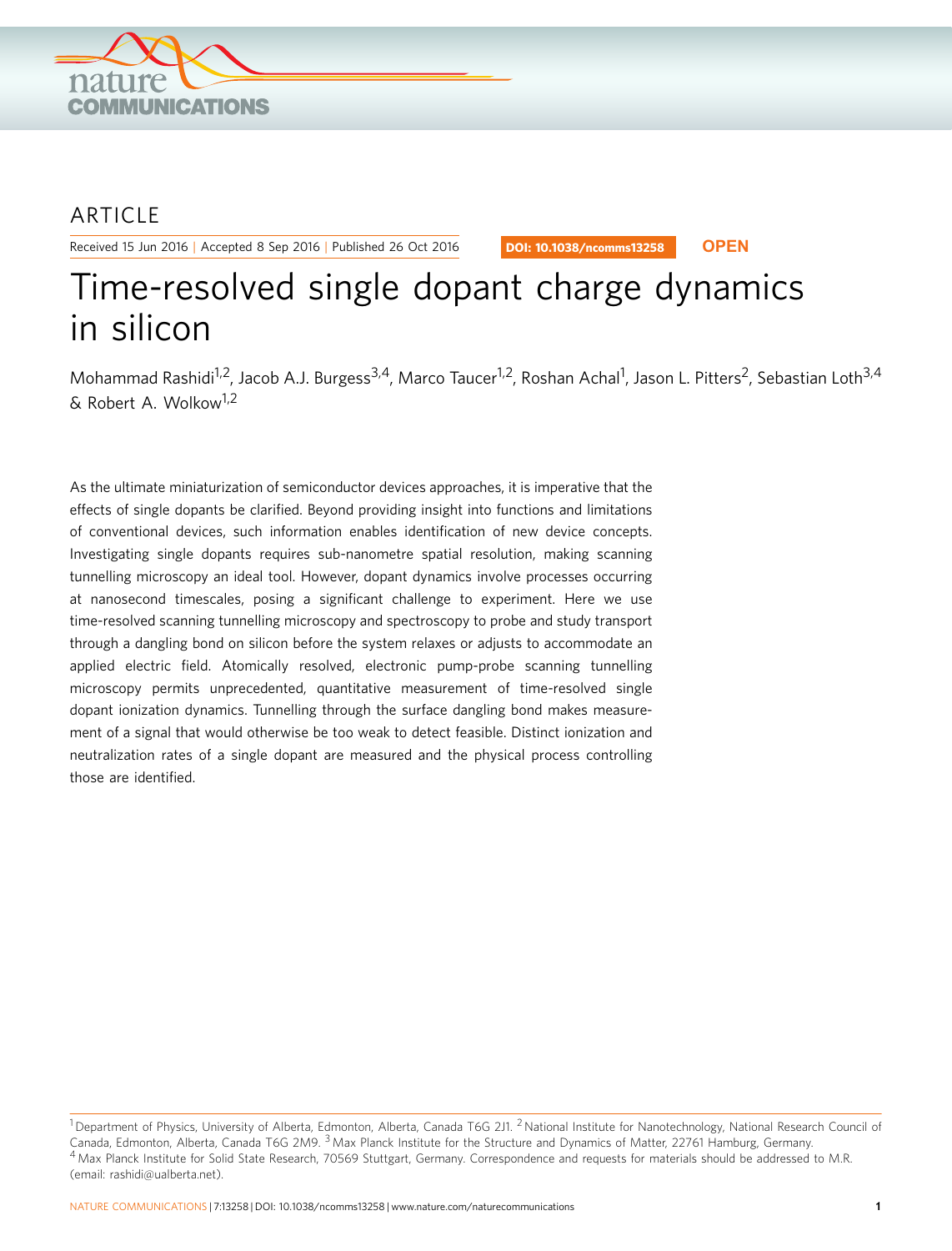<span id="page-1-0"></span>Inderstanding the fundamental properties of individual<br>dopants locally coupled to electronic transport in<br>semiconductors is the focus of much current research<sup>1</sup>.<br>This area of enquiry holds promise for new semiconductor de dopants locally coupled to electronic transport in This area of enquiry holds promise for new semiconductor device applications at the ultimate level of miniaturization, as well as for utilization of the quantum properties of individual impurities<sup>2</sup>. Scanning tunnelling microscopy (STM) has enabled significant progress in this field, including observation of the influence of single dopants on the local density of states $3-6$  and local magnetic properties<sup>[7,8](#page-5-0)</sup> of the host semiconductor. Measurements on GaAs have shown slow dopant dynamics can be observed locally with millisecond timescale STM<sup>[9](#page-6-0)</sup>. Dopant dynamics must exist on much faster time scales as well, but have not yet been observed using STM. Time-resolved STM (TR-STM), pioneered by Nunes and Freeman<sup>[10](#page-6-0)</sup>, has recently seen a resurgence of interest<sup>11-15</sup> following the application of a simplified all-electronic technique to the measurement of spin dynamics in adatoms<sup>16</sup>. Thus far, this method has only been applied to other magnetic adatom systems<sup>[12](#page-6-0)</sup> and atomically assembled nanomagnets<sup>13</sup>. Nanoscale dynamics of optically excited charge carriers on semiconductor surfaces $^{17}$  $^{17}$  $^{17}$  and quantum dots $^{18}$  $^{18}$  $^{18}$  were observed with optical pumpprobe STM techniques. However, the purely electronically excited dynamics of dopants have not been studied with high timeresolution using STM.

Here we measure single electron charge dynamics of individual subsurface dopants with time-resolution well beyond the limitations of conventional STM. We perform point measurements, drawing current through a surface dangling bond (DB) on a hydrogen terminated arsenic-doped Si(100)-2  $\times$  1 sample with a dopant depletion layer at its surface (Fig. 1). Dopants and the DB are decoupled from the bulk by this layer. Unlike the hydrogen terminated regions of the surface, which are passivated, the spatially extended DB orbital provides strong overlap to both the tip orbital and, via vibronic coupling, to the bulk bands<sup>19</sup>, greatly enhancing sensitivity to single dopant effects. Ionization of a dopant in the electric field of the tip opens a conductance channel from the conduction band to the tip via the surface DB. This allows detection of the dopant charge state in a method analogous to a single atom gated transistor: the bulk acts as the source, the DB (strongly coupled to the tip) is the drain, and the dopant is the gate. A combination of fast real-time acquisition and pump-probe techniques enables temporal mapping of the local dopant dynamics from nanoseconds to seconds by exploiting the DB's amplification of the single dopant effects.

# Results

Conventional STM and spectroscopy. Scanning tunnelling spectra (I(V) measurements) of DBs on samples heated to 1,250 °C during oxide desorption are correlated with a sharp current onset ([Fig. 2a\)](#page-2-0) at a critical filled-state bias voltage<sup>20</sup>. At sample biases less negative than the critical voltage, the DB appears dark with a spatially extended halo (right panel in [Fig. 2b](#page-2-0)). Past the critical voltage, the DB appears bright (left panel in [Fig. 2b\)](#page-2-0). At the critical voltage (middle panel in [Fig. 2b](#page-2-0)), some DBs appear striped and exhibit stochastic two-state switching between low-conductance and high-conductance states at millisecond timescales [\(Fig. 2c,d](#page-2-0)). The sharp step in I(V) measurements and the associated current fluctuations at the critical voltage have not been explained previously, but it has been argued that they can be related to a change in the supply of electrons to the DB from the bulk silicon<sup>[20](#page-6-0)</sup>.

Secondary ion mass spectroscopy (SIMS) shows that as a result of flashing to  $1,250\text{ °C}$  the sample is depleted of dopants in the near surface region (up to depth of  $\sim$  60 nm) [\(ref. 21](#page-6-0)). The black curve in [Fig. 3a](#page-3-0) shows the conduction band edge calculated near



Figure 1 | Schematic of the system of study presenting the dopant concentration in the vicinity of a dangling bond. Arsenic dopants are indicated by green balls. The relevant rates probed in our measurements are indicated by arrows.  $\Gamma_{HL}$  and  $\Gamma_{LH}$  denote the dopants' electron filling rate from the bulk and their emptying rate by the tip field, respectively.  $\varGamma_{\text{\rm bulk}}$  and  $\varGamma_{\text{\rm tip}}$  denote the DB's electron filling rate from the bulk and its emptying rate by the tip, respectively.

the surface considering the band gap narrowing<sup>22</sup>, tip-induced band bending  $(TIBB)^{23}$  $(TIBB)^{23}$  $(TIBB)^{23}$  and the dopant concentration profile from  $\widetilde{SIMS}$  measurements<sup>[20,21](#page-6-0)</sup>. As a result of the dopant depletion region, the degenerately doped bulk does not extend to the surface. The conduction band edge first rises as a result of the depletion of dopants in that region, and falls rapidly as a result of TIBB at the surface, acting as an energy barrier for the electrons to conduct from the bulk (degenerately doped region) to the surface. This potential barrier accounts for the weak supply of electrons from the bulk to the DB for sample biases less negative than the critical voltage. As the critical voltage is crossed, there is a sudden change in the supply rate of the DB. Similar features in other systems have been attributed to the ionization of dopants in the field of the tip<sup>3–6</sup>. The electrostatic potential due to an ionized dopant significantly reduces this energy barrier (green curve in [Fig. 3a](#page-3-0)), leading to an increase in the electron conductivity from the bulk to the surface. This understanding of the sharp onset in  $I(V)$  measurements also provides a potential explanation for the related current fluctuations shown in [Fig. 2c](#page-2-0). Tunnelling current fluctuates, exhibiting two state noise, suggesting it could be due to an individual dopant switching charge state between neutral and positive. The magnitude of the influence of a nearby dopant ionization can be estimated by computing transmission through the energy barrier, using the Wentzel–Kramers–Brillouin approximation (Supplementary Fig. 1). Additionally, the population of thermally excited electrons in the conduction band edge rises significantly for barriers of  $\lt$ 5 meV at our experimental temperature (4.5 K). In conjunction with ionizing dopants, either tunnelling or thermal excitation can explain the electron transport from the bulk to the surface through the energy barrier and the observed sudden current turn on in  $I(V)$ spectroscopy.

Our model of dopant ionization allows us to investigate the nature of the dopants causing the gating. Subsurface dopants within the first few atomic layers which can be imaged using STM[5,6,24](#page-5-0) are already ionized because of strong TIBB in our experiment. Moreover, calculations using a Wentzel–Kramers– Brillouin approximation to compute transmission from the bulk to the DB at the surface (Supplementary Fig. 1) show that near surface dopants have a small gating effect. We, therefore, cannot correlate the gating effect with any nearby shallow subsurface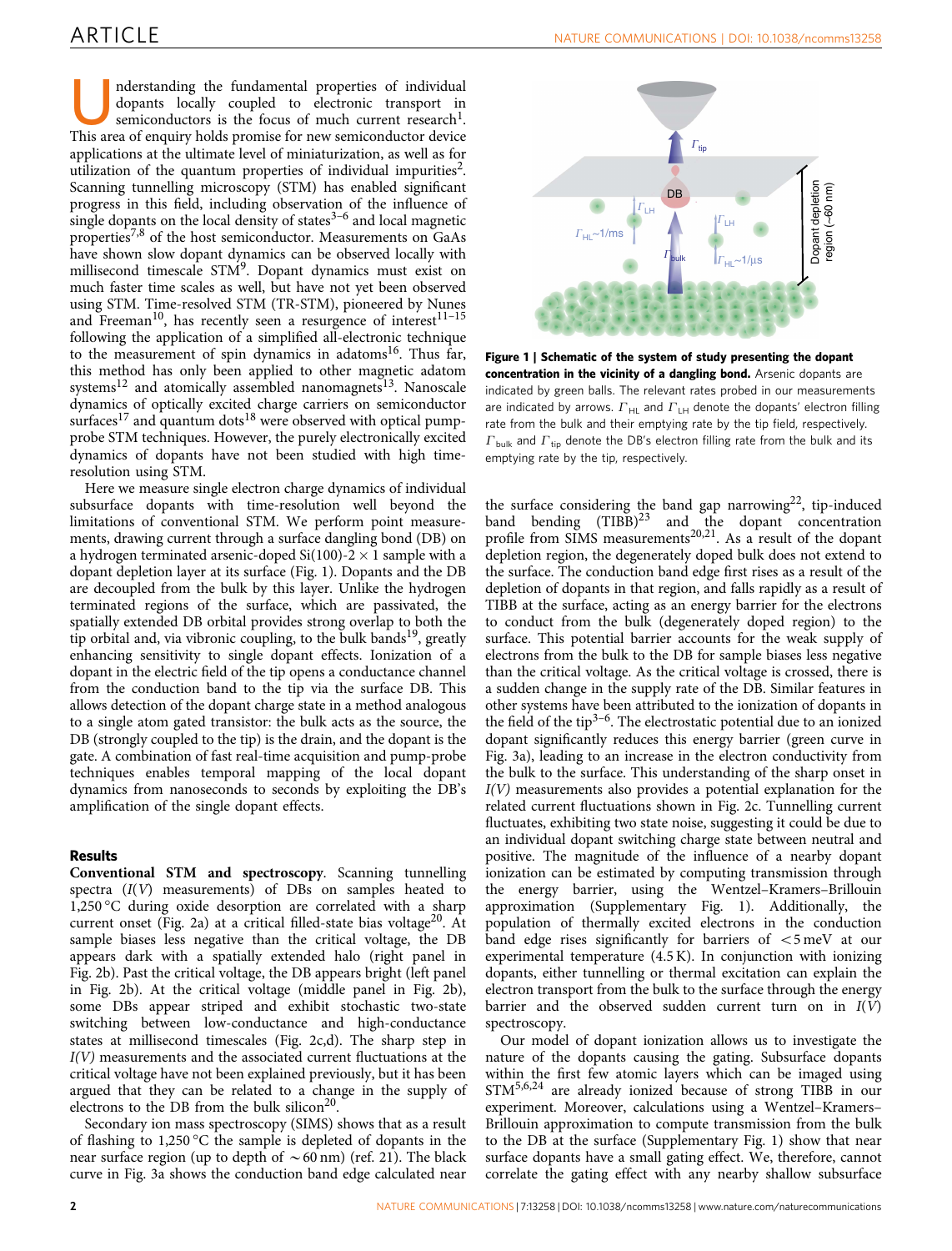<span id="page-2-0"></span>

Figure 2 | Spectroscopic behaviour of selected dangling bonds on Si(100) samples with dopant depletion layer at the surface. (a) Constant-height filled-state  $I(V)$  spectrum measured over a DB. (b) Constant-current STM images of the DB beyond ( $-2.1$ V), at ( $-2.0$  V) and before the critical voltage range ( – 1.8 V) at left, right and centre, respectively. The silicon dimer rows of the Si(100) – 2  $\times$  1 surface show up as bars in the STM topographs. (c) Current time-trace at the critical voltage  $(-2.01 \vee)$  exhibiting telegraph noise behaviour at millisecond timescales. (d) Current-time traces in the critical bias range acquired for 11 bias voltages from  $-1.90$  to  $-2.10$  V with the maximum sampling rate of the STM controller ( $\sim$ 10 kHz). Alternating colours are used for better visualization.

dopants that can be imaged with standard STM techniques. We estimate that at the critical bias voltage only the dopants within  $\sim$  15 nm of the surface can be ionized by the tip field. Therefore, only dopants that are located between 5 and 15 nm below the surface within a 15 nm lateral region are estimated to have a major role in opening the conduction channel. Based on the dopant profile measured by SIMS<sup>20,21</sup>, there exist on average  $<$  10 dopants in this volume. Since these dopants are randomly distributed a large variety of switching behaviours are expected and indeed observed for different DBs.

Alternative explanations of the sharp step in  $I(V)$  spectra and of the current fluctuations involving transitions of the charge state of the DB itself need to be examined. The DB has three allowed charge states, positive, neutral and negative. These charge states are associated with two charge transition levels from positive to neutral and from neutral to negative, denoted by  $( + 0)$  and  $(0/ -)$ , respectively. A sharp step in  $I(V)$  can often be attributed to the tip Fermi level coming into resonance with a charge transition level<sup>25</sup>. However, we are able to rule out such an explanation here because the tip Fermi level at the critical bias regime is already significantly below both charge transition levels of the  $DB^{20}$  $DB^{20}$  $DB^{20}$  [\(Fig. 3b](#page-3-0)).

DB charge state fluctuation itself can also be ruled out as a possible source of the slow dynamics (Fig. 2c,d). The current time traces that show the telegraph noise are recorded with the tip placed exactly on top of the DB, with the initial tip height set at a voltage where the DB shows a bright appearance. Therefore, the tip is removed from the surface by an additional  $\sim$  200 pm compared with the hydrogen-terminated silicon surface. This effectively eliminates electrons tunnelling directly from the silicon valence band. The only sufficiently conductive tunnelling pathway that remains is the one that originates from the conduction band and passes through the DB. Since the tunnel current passes through the DB, the fluctuations in the DB charge state must occur at timescales less than  $e/I_T = 2$  ns to 20 ns; much faster than the switching observed. This contrasts with a recent STM study<sup>26</sup> that considered millisecond dynamics of the DB caused by

changes in its charge state. Crucially, to detect this effect the STM tip had to be placed 2 to 4 nm away from the DB, laterally. As a result, the current which flowed through the DB was negligible  $({\sim}10^{-6}$  pA to  $10^{-4}$  pA, far below our sensitivity), and the much larger direct tip-sample tunnelling current was gated by the electrostatic potential of the charged DB. In this work, since the STM tip is placed at the DB, and for the reasons outlined above, we can rule out this type of explanation. We are, therefore, compelled to look for a change in the DB's environment, which alters, or gates, the dominant current pathway. This provides further evidence that the fluctuating charge state of a dopant near the DB modifies the supply of current from the bulk to the DB. With this understanding of the spectroscopy and of the observed current fluctuations, we now turn our attention to measurements of time-dynamics spanning the range from milliseconds to nanoseconds, and compare these to a model of single dopant ionization.

The supply and drain rate of any dopants ( $\Gamma$ <sub>HL</sub> and  $\Gamma$ <sub>LH</sub> shown schematically in [Fig. 1](#page-1-0)) are also subject to electrostatic effects, and the dynamics should, therefore, show a dependence on bias voltage. This may be probed in a limited way by measuring telegraph noise traces acquired as a function of voltage [\(Fig. 3c](#page-3-0)). We find that the transition rate from the high-conductance to the low-conductance state exhibits a minimal modification with bias, while the opposing transition  $\Gamma$ <sub>LH</sub> speeds up drastically with more negative bias voltage. At  $-2.02 \text{ V}$  it reaches the bandwidth limit of our current amplifier making it a challenge to substantiate the model of a dopant acting as a gate. In order to extend our measurements to the nanosecond time scale, we employ all-electronic pump-probe STM.

Time-resolved STM and spectroscopy. We apply three variations of pump-probe STM: a pulsed form of  $I(V)$  spectroscopy used to search efficiently for fast dynamics, a typical pump-probe experiment to measure the relaxation dynamics of the high-conductivity state, and a variable pump width experiment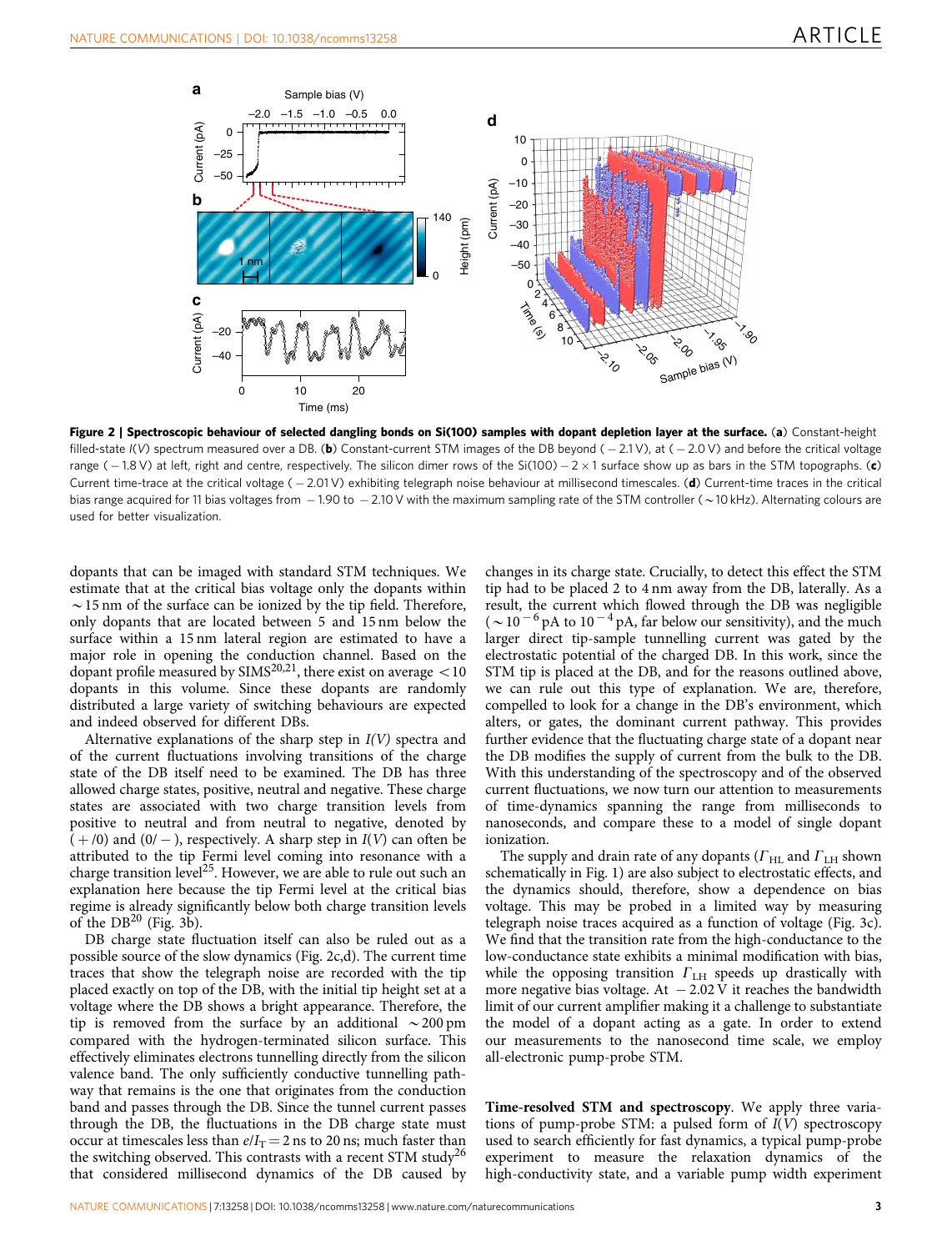<span id="page-3-0"></span>

Figure 3 | Band diagram of the system of study influenced by an ionized dopant and analysis of the slow transitions in the bistable bias range (a) Conduction band edge in the presence (green curve) and absence (black curve) of an ionized dopant computed for the sample bias voltage of  $-2.0$  V. (b) Full band diagram of the system of study. ( $+$ /0) and (0/ $-$ )

are the DB's charge transition levels from positive to neutral and neutral to negative, respectively. Blue coloured area indicates filled states. (c) Rates extracted from current time-traces in the bistable bias range, calculated by signal pair analysis method (Supplementary Note 1).

to measure the excitation dynamics of the transition from the low-conductance state to the high-conductance state. The experimental scheme for applying pulses to the STM is very simple. Pulses are applied directly to the STM tip, and a pair of radio frequency switches are used to turn off and on the pump and probe pulse trains (Fig. 4). Common to all three types of experiment is the role of the pump and probe. The pump transiently brings the bias level from below to above the critical voltage, driving the transition to the high-conductance state. In the context of a dopant gate, the pump increases TIBB making it more likely for a dopant to ionize and improve electron supply to the DB. The probe follows at a lower voltage to sample the conductance after the pump.

Figure 5a displays a schematic of time-resolved  $I(V)$  spectroscopy used to search for dynamics. Instead of sweeping the DC bias voltage as in standard  $I(V)$  spectroscopy, we keep the DC bias fixed and sweep the amplitude of a train of fast microsecond scale voltage pulses. Preceding each probe pulse, a large fixed amplitude pump pulse transiently disturbs the system. The delay



Figure 4 | Time-resolved scanning tunnelling microscopy set-up. An arbitrary function generator is the source of the pump and probe pulse trains, which are applied to the STM tip. Two radio frequency switches are used to turn on and off either pulse train. The DC bias voltage is applied to the sample and the tunnel current is measured at the sample side as well.



Figure 5 | Time-resolved scanning tunnelling I(V) spectroscopy

(TR-STS). (a) Schematic of TR-STS pulse timing: tunnelling current is measured from a series of varying-amplitude probe-pulses (blue) with and without a preceding pump pulse (red). (**b**) TR-STS with 1  $\mu$ s probe pulses with (blue circles) and without (red triangles) a preceding 1 us pump pulse. The DC bias voltage is set at  $-1.80$  V. The amplitude of the pump pulse is 0.50 V and that of the probe pulse is swept from 50 to 500 mV. The relative delay between the trailing edge of the pump and the leading edge of the probe pulse is 10 ns and the repetition rate is 25 kHz. The observed hysteresis in TR-STS overlaps the bias range over which the system is bistable.

between pump and probe is fixed such that the pulses do not overlap (10 ns between pulse edges). Thus, the transient state immediately resulting from the pump is interrogated by the probe. Since the current is almost zero at the DC offset, the measured tunnelling current from the preamplifier comes exclusively from current during the time when the pulses are on. Comparison to an equivalent curve measured with no pump pulse reveals any triggered dynamics. The DB shown in [Fig. 2,](#page-2-0) exhibits deviations between the two curves starting at the critical voltage,  $-2.00 \text{ V}$ , and extending up to  $-2.10 \text{ V}$  (Fig. 5b). By contrast, the slow telegraph noise is only observed up to  $-2.05$  V, indicating the presence of additional nanosecond scale dynamics.

We investigate this region using a conventional pump-probe measurement, using fixed amplitude pulses and a variable delay between pump and probe. This measurement captures the relaxation dynamics from the DB's high-conductance state to the low-conductance state. As shown schematically in [Fig. 6a,](#page-4-0) to measure the time constant of this transition from high to low conductance  $(\tau_{HL})$ , the DC offset is set at a sample bias voltage where the system is in the low-conductance state. A pump pulse brings the system to the high-conductance state and a subsequent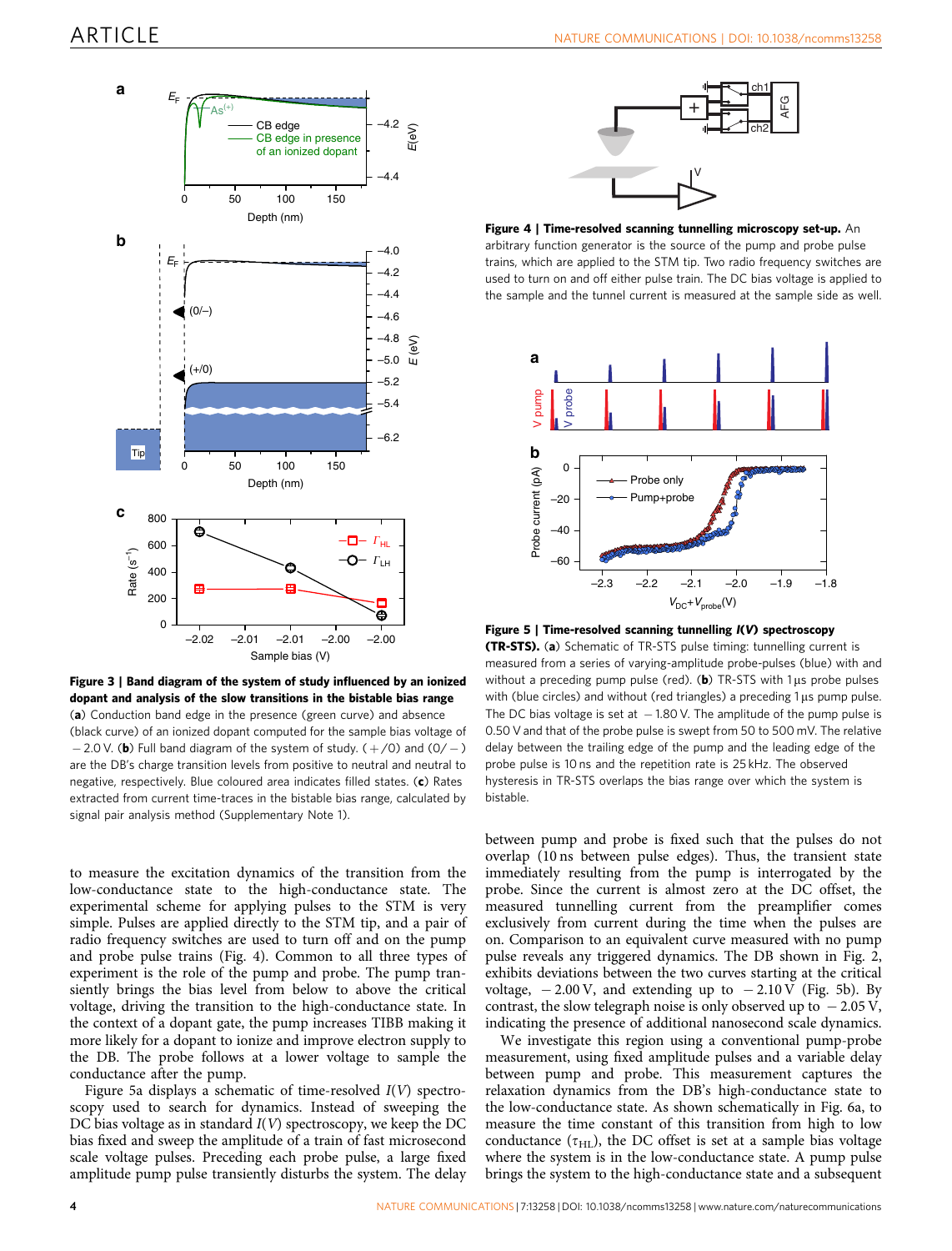<span id="page-4-0"></span>

Figure 6 | Time-resolved STM measurements of relaxation and excitation time constants. (a) Schematic of the relaxation time measurement  $\tau_{\text{H}}$ . The green bar indicates the relative delay, which is defined as the time between the trailing edge of the pump pulse and the leading edge of the probe pulse. (b)  $\tau_{\text{HI}}$  measurement from a 1 µs width probe pulse and a 1 µs width preceding pump pulse with repetition rate of 25 kHz at different relative delays. The probe (pump) amplitude is  $-0.21$  V ( $-0.40$  V). With the DC offset set at  $-1.80$  V, the probe and pump pulses are at  $-2.01$  and  $-2.20$  V, respectively.  $\tau_{HII}$  is extracted from this measurement as the decay constant of a single exponential decay function fitted to the experimental data. (c) Measured  $\tau_{HII}$  for different pump amplitudes shows that the time constant is independent of the pump bias. Error bars indicate standard errors of exponential fittings. (d) Schematic of the excitation time measurement  $\tau_{LH}$ . The green bar indicates the width of the pump pulse. (e)  $\tau_{LH}$  measurements at different pumped bias voltages ( $-2.02$  and  $-2.25$  V shown as two examples) using a variable width pump pulse. The DC offset is  $-1.80$  V, pulse amplitudes are the same as in **b**, the probe width is 1 us and the relative delay is 10 ns. Red curves in **b** and **e** are the single exponential fits. The time constants of the exponential fits correspond to  $\tau_{LH}$ . (f)  $\tau_{LH}$  at different pumped bias voltages for the DB in [Fig. 1](#page-1-0) (denoted here as DB1) and for DB2, which is fully described in the Supplementary Figs 2–4. Solid lines are the fits using equation (1).

probe pulse at different relative delays probes the status of the system at a sample bias at which bistability occurs. Within the relative delay time the applied bias is the DC offset, which has the effect of letting the system decay to the low-conductance state. At zero relative delay, the system is in the high-conductance state. As the relative delay is increased, the system transitions to the low-conductance state. The time constant of the exponential decay is a measure of the characteristic time over which the system randomly transitions from the high-conductance state to the low-conductance state. Specifically, it is a measure of the time it takes for a dopant to be supplied with an electron.

Figure 6b shows the probe pulse current contribution as the pump-probe delay is swept. The DB is excited to a state with higher conductance by the pump, and subsequently relaxes back to the low-conductance state. The relaxation can be fit with a single exponential decay function to extract the time constant of the high-to-low relaxation,  $\tau_{\rm HL}$ . We do, however, see an offset current; the low-conductance state is not zero. Such a contribution is consistent with the pump pulse simultaneously exciting both the fast dynamics, and slow dynamics seen in telegraph noise. At the repetition rate appropriate for inspecting the fast dynamics, there is insufficient time for the slower process to relax, leading to an approximately constant offset current. We search for additional signs of time scale changes as a function of pump pulse amplitude. Between pump voltages of  $-2.40$  and  $-2.05$  V we find an approximately constant lifetime of  $\tau_{HL} = 3.1 \pm 0.1 \,\mu s$ (Fig. 6c). This indicates that, beyond the change in time scale at  $-2.05$  V we do not find any additional thresholds on this DB, implying that the DB is only affected by two dopants.

To probe the excitation dynamics, we perform a pump-probe experiment varying the pump length and probing at a fixed delay.

This measurement captures the time constant for transition from low- to high-conductance state,  $\tau$ <sub>LH</sub> (Fig. 6d). A pump pulse with varying width is applied to bring the system to the highconductance state, and a subsequent probe pulse shortly after (10 ns) checks the state of the system at a sample bias at which bistability is observed. In order to calculate the current from the probe pulse only, for each pump width, the signal is measured with a small amplitude probe pulse and the result is subtracted from the measured signal with the probe pulse at the bistable bias range. The DC bias offset is maintained at sample biases less negative than the bistable bias range to allow the system to relax to the low-conductance condition in the intervening time between pump-probe pairs. For short pump width, the system stays in low-conductance state and the probe current is almost zero. Figure 6e shows increasing probe pulse current contribution as the pump pulse widens. The time constant of the exponential increase gives the time needed to excite the system from the lowconductance state to the high-conductance state during the pump,  $\tau$ <sub>LH</sub>. In other words, it gives the time needed to ionize a dopant. Unlike  $\tau_{\text{HL}}$ ,  $\tau_{\text{LH}}$  shows a strong variation with changing pump amplitude. The improved bandwidth afforded by pumpprobe investigations allow us to identify the dependence as exponential (Fig. 6f).

The results in Fig. 6e,f can be understood in terms of tunnel ionization of a neutral dopant in the field of the STM tip (Supplementary Note 2 and Supplementary Fig. 5). At negative sample bias, dopants in the surface region are below the Fermi level. However, due to the non-equilibrium situation as a result of the depletion of surface dopants, beyond a critical voltage the emptying rate exceeds the supply of electrons from the bulk, causing the ionization of the isolated near-surface dopants.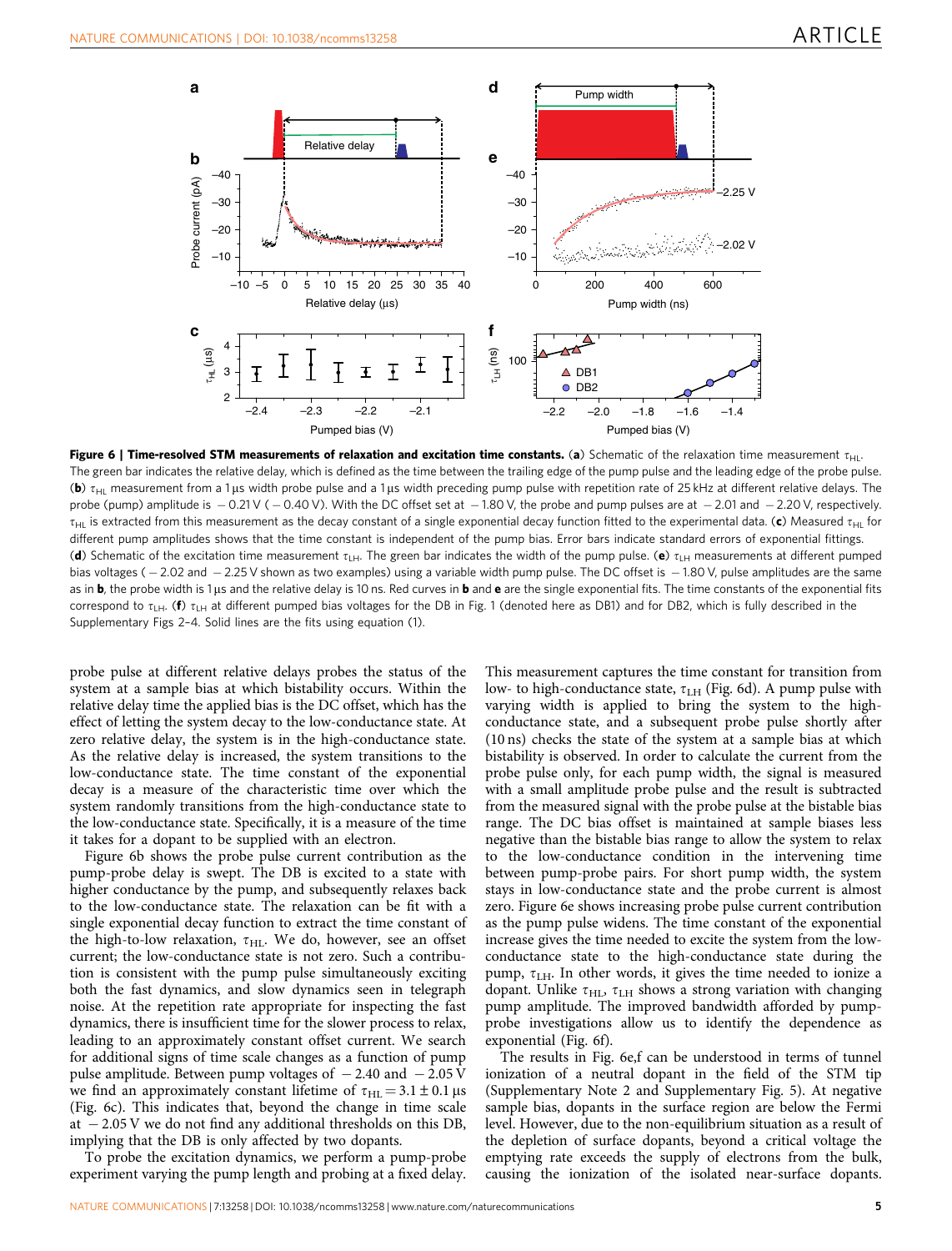<span id="page-5-0"></span>As arsenic is a hydrogenic dopant in Si, the tunnel ionization time constant can be approximated  $as^{27}$ :

$$
\tau_{\text{LH}} = \frac{e^3 F}{128\pi e E_{\text{As}}^3} \exp\left(\frac{32\pi e E_{\text{As}}^2}{3e^3 F}\right),\tag{1}
$$

where  $E_{As}$  is the binding energy of the arsenic dopant and  $\varepsilon$  is the dielectric constant of silicon. The ionization rate depends exponentially on the local electric field strength, F, at the dopant. The field strength experienced by a dopant in the depletion layer depends on its local environment and the electric field arising from TIBB $^{23}$ . Hence, the tip-induced electric field at any dopant increases proportionally to the applied bias and may be approximated as  $F = \kappa |V| + F_0$ , where  $\kappa$  is a proportionality factor relating the electric field to the applied bias,  $V$ , and  $F_0$  is a constant field offset that includes the contact potential difference between tip and silicon surface and interactions with nearby ionized dopants. This model accurately describes the observed switching rates shown in [Fig. 6f:](#page-4-0)  $\tau$ <sub>LH</sub> depends exponentially on bias for both DBs shown but the rates are offset in bias as expected for different local dopant distributions.

Dopant ionization is exponentially dependent on the applied bias ([Fig. 6e](#page-4-0) and equation (1)), but dopant supply is determined by the local environment and is roughly independent of bias ([Fig. 3c](#page-3-0)) as the tip field extends only  $\sim$  15 nm below the surface. Therefore, the onset of current occurs in a narrow transition region near the critical voltage where ionization overtakes dopant supply. We have examined a few hundred DBs by our technique. In most cases, the supply rate of electrons to the dopant was in the Hz to kHz range, and we were able to observe the corresponding dynamics using standard  $I(t)$  measurements. In few cases, the supply rate was in the kHz to MHz range, and we have used pump probe to observe these dynamics near the crossover of these two rates. Variation in DB-dopant separation leads to variation in the opening voltage (observed between  $-0.7$  and  $-2.0$  V) of this channel in standard  $I(V)$  STS measurements among individual  $DBs<sup>20</sup>$  $DBs<sup>20</sup>$  $DBs<sup>20</sup>$ .

The DB shown in [Fig. 2](#page-2-0) exhibits dynamics at two distinct time scales. We attribute this to the influence of two isolated dopants with different supply rates one slow, and one fast from the bulk. These two dopants are schematically displayed in [Fig. 1.](#page-1-0) Our results show that there is a distinct voltage threshold for each dopant. [Figure 6d,e](#page-4-0) show that we begin to find fast dynamics at approximately  $-2.05$  V, that is, pumping to less negative values than this threshold voltage does not result in any measurable dopant ionization time constant. This is notable in [Fig. 5b](#page-3-0) also as the splitting between the curves remains open for bias voltages more negative than approximately  $-2.05$  V where slow telegraph noise is no longer measurable [\(Figs 2d and 3c\)](#page-2-0). Therefore, we assign approximately  $-1.80$  V where the slow dynamics start to appear ([Fig. 2d](#page-2-0)) as the threshold voltage to ionize the slow dopant and approximately  $-2.05$  V to the ionization of the fast dopant.

## **Discussion**

Our model permits a robust description of the dynamics observed and demonstrates that the sharp tunnelling current features stem from the gating influence and ionization thresholds of nearby dopants. More importantly, in conjunction with the ability of TR-STM to identify discrete voltage thresholds triggering separate time scales of dynamics, the model permits the disentanglement of the influence of multiple dopants. Here we analyse a DB affected by two dopants, one slow, and one fast as an example that captures a broad range of behaviour. The expected range of variability in numbers and interactions of nearby dopants readily explains the wide range of critical voltages and sets of multiple current steps (Supplementary Fig. 6) seen in measurements of

other DBs[20](#page-6-0). In addition, the statistical distribution of the dopants together with the extreme dependence of the switching rate on local potential makes it such that we can expect dopant dynamics at any timescale. In this paper, we can capture time dynamics in a large range from seconds to nanoseconds. To achieve this, we have combined different techniques and can find dynamics on all accessible timescales though not always for an individual DB. This is unsurprising because of the limited number of interacting dopants.

The silicon surface dangling bond is a convenient and powerful probe for dynamics of local dopants that may be used with timeresolved scanning tunnelling microscopy to understand complex multi-dopant environments. The combined technique and system has great potential in exploring the effects of sparse dopants in transistors, and in prototyping novel devices based on interacting or isolated dopants.

#### Methods

Experimental parameters. Measurements were performed using an Omicron low temperature STM and Nanonis control system at a temperature of 4.5 K with a base pressure of  $5 \times 10^{-11}$  Torr. The STM is commercially equipped with radio frequency wiring with a bandwidth of  $\sim$  500 MHz. The tungsten tips were chemically etched and cleaned and sharpened by electron beam heating followed by field ion microscopy<sup>[28](#page-6-0)</sup>. The samples were cleaved from a 3-4 m $\Omega$  cm n-type arsenic doped Si(100) wafers (Virginia Semiconductor Inc.). They were degassed for several hours at 600 °C and were cleaned by multiple flash annealing to  $\sim$  1,250 °C then hydrogen-terminated near 330 °C ([ref. 29](#page-6-0)). The high-temperature flash anneal depletes dopants in a surface region 60 nm wide as measured by SIMS<sup>21</sup>  $I(V)$  spectra were measured in constant-height mode and tip quality was checked by performing reference spectroscopy on bare silicon and bare dimer defects. Voltage pulses and gentle, controlled contacting of tip to sample was used to improve the tip quality for STM imaging and spectroscopy in-situ.

Time-resolved scanning tunnelling microscope set-up. As shown schematically in [Fig. 4](#page-3-0), cycles of voltage pulse pairs were generated by an arbitrary function generator (AFG), Tektronix AFG3252C, summed (Mini-Circuits ZFRSC-42-S +), and fed into the tip. The DC bias voltage was applied to the sample and the tunnelling current was collected through an Omicron preamplifier, connected to the sample. Two radio frequency switches (Mini-Circuits ZX80-DR230-S +) connected to AFG output channels were used to either ground the tip during STM imaging and spectroscopy or connect the tip to the AFG during pump-probe measurements. The auto-correlation signal measured on H:Si was used to monitor the quality of the pulses at the tunnel junction. Ringing is a common problem in this technique due to the imperfect impedance match between the tunnel junction and  $50 \Omega$  impedance of the rest of the set-up<sup>[11](#page-6-0)</sup>. To mitigate the ringing, 25 ns wide pulse edges were used throughout this work.

For time-resolved measurements, tunnelling current is induced by a series of short voltage pulses rather than by continuous DC bias. A significant number of parameters can vary for the measurement. Pulse amplitude, pulse width, repetition rate, delay between pump/probe pulse pairs and total measuring time can be adjusted depending on the nature of the measurement.

Data availability. The data that support the findings of this study are available from the corresponding author upon request.

#### References

- 1. Koenraad, P. M. & Flatté, M. E. Single dopants in semiconductors. Nat. Mater. 10, 91–100 (2011).
- 2. Morello, A. et al. Single-shot readout of an electron spin in silicon. Nature 467, 687–691 (2010).
- 3. Mol, J. A., Salfi, J., Miwa, J. A., Simmons, M. Y. & Rogge, S. Interplay between quantum confinement and dielectric mismatch for ultrashallow dopants. Phys. Rev. B 87, 245417 (2013).
- 4. Marczinowski, F. et al. Local electronic structure near Mn acceptors in InAs: surface-induced symmetry breaking and coupling to host states. Phys. Rev. Lett. 99, 157202 (2007).
- Salfi, J. et al. Spatially resolving valley quantum interference of a donor in silicon. Nat. Mater. 13, 605–610 (2014).
- 6. Voisin, B., Salfi, J., Bocquel, J., Rahman, R. & Rogge, S. Spatially resolved resonant tunneling on single atoms in silicon. J. Phys. Condens. Matter 27, 154203 (2015).
- 7. Khajetoorians, A. A. et al. Detecting excitation and magnetization of individual dopants in a semiconductor. Nature 467, 1084–1087 (2010).